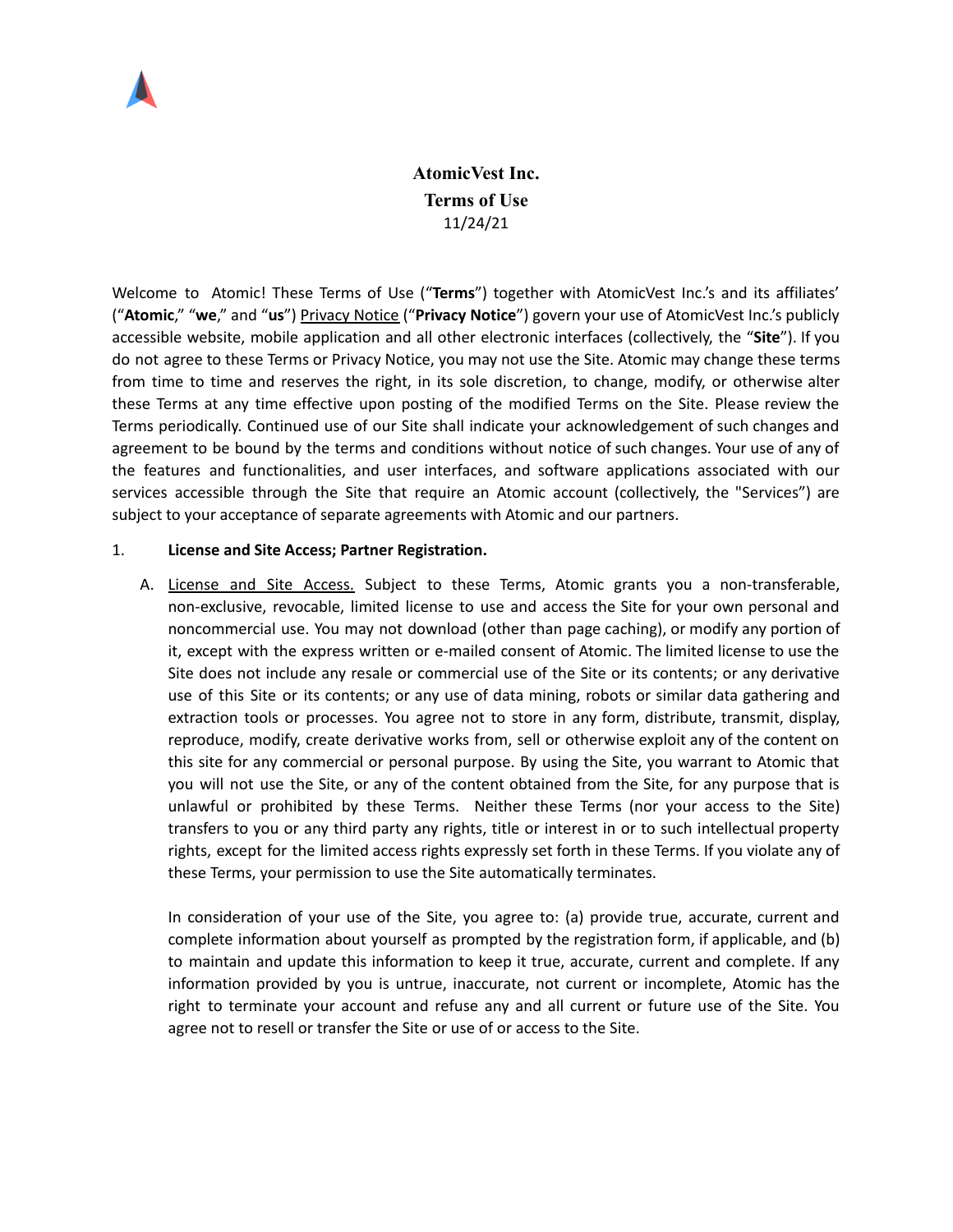

B. Partner Registration. We may grant you or your company ("Partner") access to the Atomic API documentation, technical specifications, the Atomic dashboard, and certain other password-protected areas of the Site (the "Atomic Platform") in our sole discretion to permit you to evaluate the Services. To request access to the Atomic Platform, you must register with Atomic by providing your name, company, email address, username and password, and all other required information (your "Access Credentials"). By registering, you represent and warrant that you are authorized to create an Atomic Platform account ("Account") on behalf of Partner, and to bind Partner to these Terms. Partner's access to the Atomic Platform is conditioned upon compliance with these Terms, and may be revoked by us at any time for any reason. Atomic is the exclusive owner of, and hereby retains all right, title, and interest in and to all materials, data, and all other information we provide to you through the Atomic Platform (the "Atomic Technology"). Except as specifically provided herein, Atomic does not grant to Partner any right or license, express or implied, in the Services, the Atomic Technology, or any other Atomic intellectual property rights. Your access to the Atomic Platform and the Atomic Technology is strictly confidential, and you agree to: (a) not disclose the Atomic Technology to any third parties without our express written consent, and (b) to protect your Account by keeping your Access Credentials secure. You agree to notify us immediately if you lose or unintentionally disclose your Access Credentials to a third party. We reserve the right to suspend access to your Account if we believe that your Account has been compromised. Implementation and use of the Services by Partner will be conditioned upon execution by Partner of a separate Platform Partner Master Services Agreement ("**MSA**"). In the event of any conflict between these Terms and the MSA, the MSA will govern and control.

# **2. Intellectual Property**

The materials displayed or performed or available on or through Site, including, but not limited to, text, graphics, data, articles, photos, images, illustrations, information, financial tools, investment write-ups, newsletters, blog posts, general text, research, analysis, summaries, reports, graphs, the selection or arrangement of any of the foregoing, and so forth (all of the foregoing, the "**Content**") are protected by copyright and/or other intellectual property laws.

#### **3. Conduct.**

By using the Site, you agree that you will not do any of the following:

- Restrict or inhibit any other person from using the Site;
- Post or transmit any unlawful, fraudulent, libelous, defamatory, obscene, pornographic, profane, threatening, abusive, hateful, offensive, or otherwise objectionable information of any kind, including without limitation any transmissions constituting or encouraging conduct that would constitute a criminal offense, give rise to civil liability, or otherwise violate any local, state, national or foreign law, including without limitation the U.S. export control laws and regulations;
- Post or transmit any advertisements, solicitations, chain letters, pyramid schemes, investment opportunities or schemes or other unsolicited commercial communication or engage in spamming or flooding;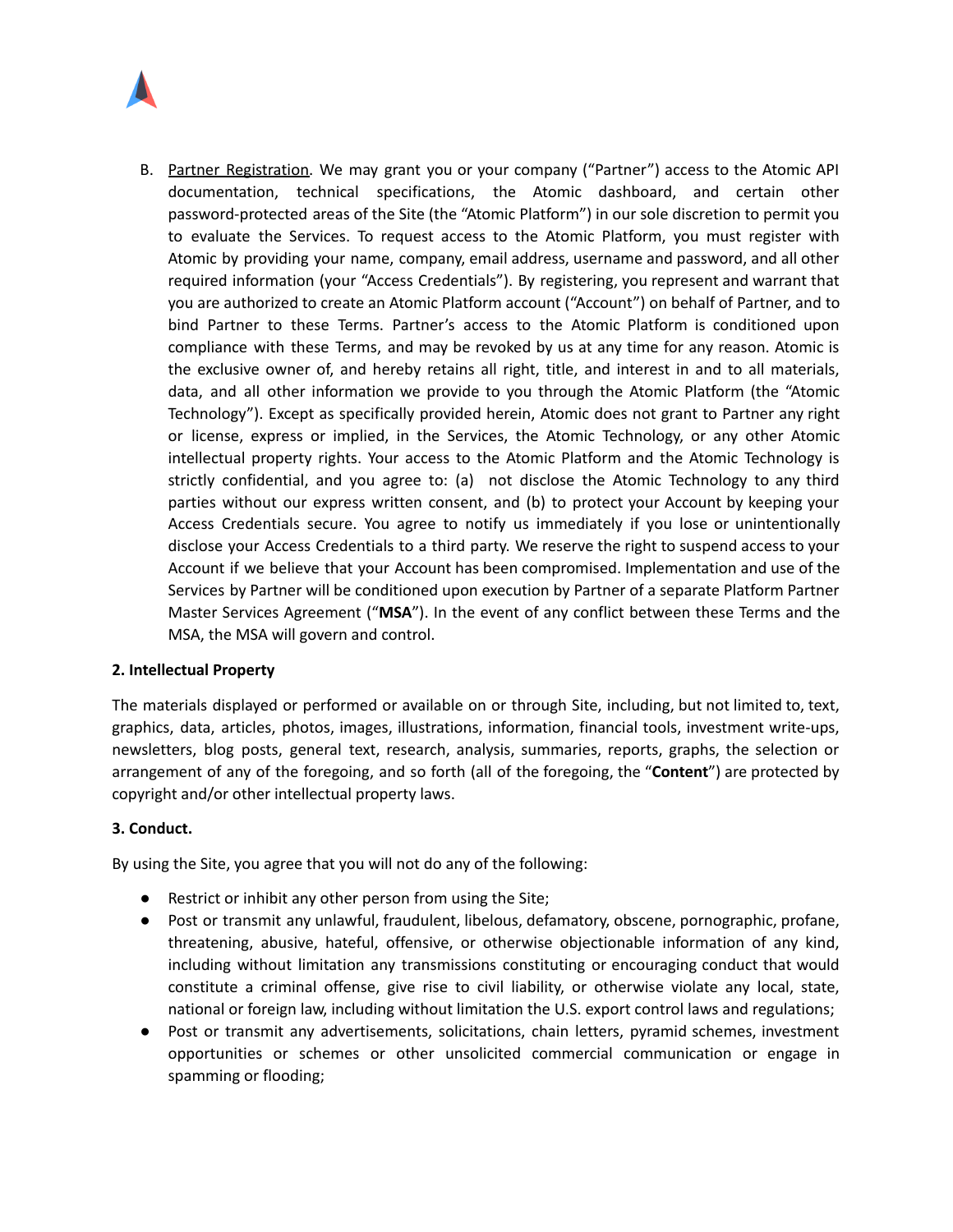

- Post or transmit any information or software which contains a virus, trojan horse, worm or other harmful component;
- Post, publish, transmit, reproduce, distribute or in any way exploit any information, software or other Content obtained through the Site for commercial purposes;
- Upload, post, publish, transmit, reproduce, or distribute in any way, information, software or other material obtained through the Site which is protected by copyright, or other proprietary right, or derivative works with respect thereto, without obtaining permission of the copyright owner or right holder; or
- Contribute any content or otherwise use the Site or interact with the Site in a manner that:
	- o infringes or violates the intellectual property rights or any other rights of anyone else (including Atomic);
	- o is intended to manipulate any market or price or act as a fraud upon the market;
	- o is in violation of your employer's policies; or
	- o pertains or relates to any asset class for which you are a proprietary trader for your employer.

Atomic has no obligation to monitor the Site. However, you acknowledge and agree that Atomic has the right to monitor the Site electronically from time to time and to disclose any information as necessary or appropriate to satisfy any law, regulation or other governmental request, to operate the Site properly, or to protect itself or its clients. Atomic reserves the right to refuse to post or to remove any information or materials, in whole or in part, that, in its sole discretion, are unacceptable, undesirable, inappropriate or in violation of these Terms.

# **4. Feedback.**

Atomic may provide you with a mechanism to provide feedback, suggestions and ideas, if you choose, about its software and services ("**Feedback**"). You agree that Atomic may, in its sole discretion, use the Feedback you provide to Atomic in any way, including in future modifications of the Site, multimedia works and/or advertising and promotional materials relating thereto. You hereby grant Atomic a perpetual, worldwide, fully transferable, irrevocable, royalty free license to use, reproduce, modify, create derivative works from, distribute and display the Feedback in any manner and for any purpose.

#### **5. Third-Party Services.**

In connection with your use of the Site, you may be made aware of services, products, offers and promotions provided by third parties, and not by Atomic. If you decide to use any third-party services ("**Third-Party Services**"), you are responsible for reviewing and understanding the terms and conditions governing any Third-Party Services. You agree that the third party, and not Atomic, is responsible for the performance of the Third-Party Services.

# **6. Third-Party Websites.**

The Site may contain or reference links to websites operated by third parties ("**Third-Party Websites**"). These links are provided as a convenience only. Such Third-Party Websites are not under the control of Atomic. Atomic is not responsible for the content of any Third-Party Website or any link contained in a Third-Party Website. Atomic does not review, approve, monitor, endorse, warrant, or make any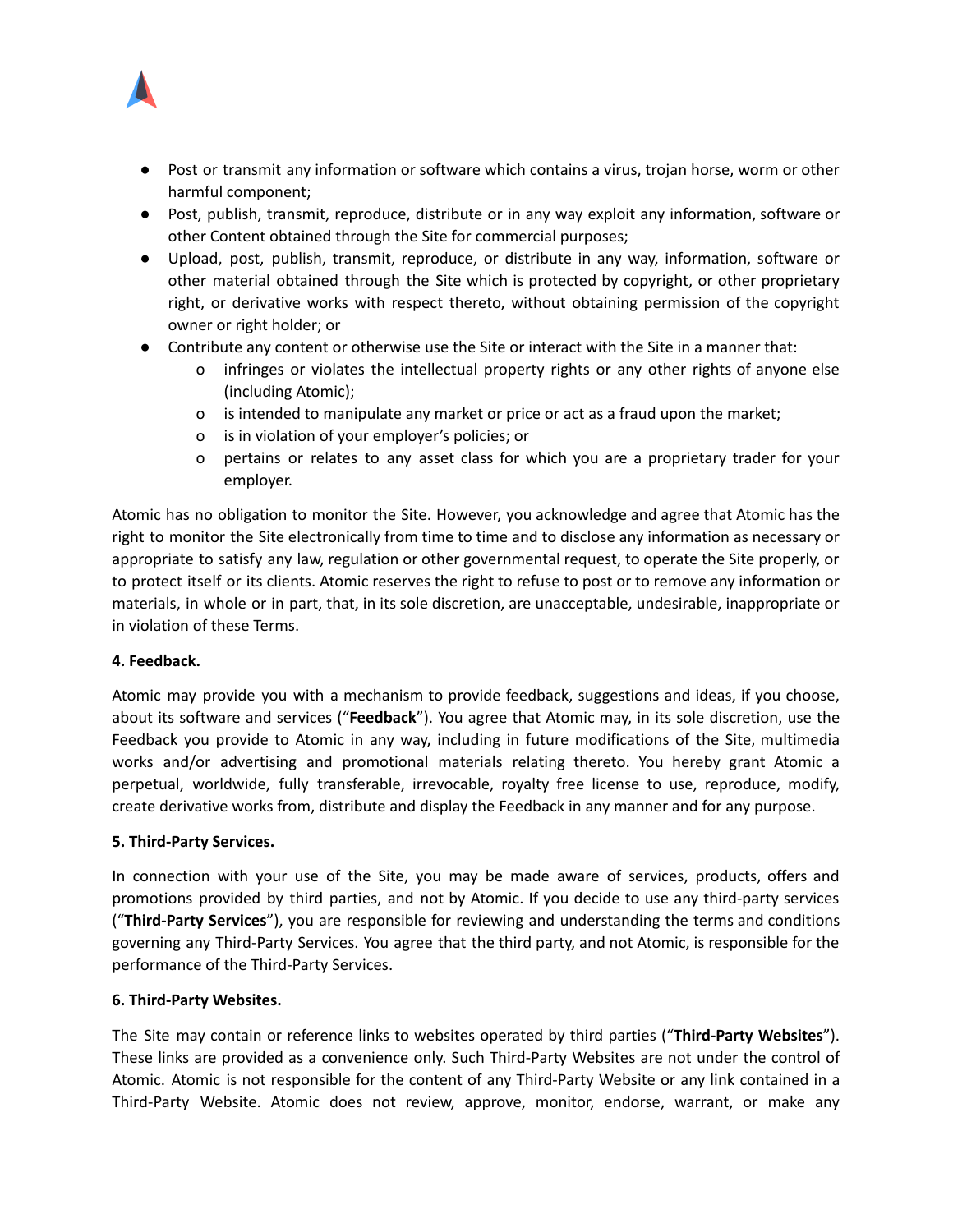

representations with respect to Third-Party Websites, and the inclusion of any link in the Service is not and does not imply an affiliation, sponsorship, endorsement, approval, investigation, verification or monitoring by Atomic of any information contained in any Third-Party Website. Atomic will not be responsible for the information contained in such Third-Party Website or for your use of or inability to use such website. Access to any Third-Party Website is at your own risk. You acknowledge and understand that linked Third-Party Websites may contain terms and privacy policies that are different from those of Atomic. Atomic is not responsible for such provisions, and expressly disclaims any liability for them.

# **7. Cookie Policy.**

We use cookies in accordance with our Privacy Notice to:

- ensure that our Services function properly,
- detect and prevent fraud,
- understand how visitors use and engage with our Site, and
- analyze and improve Services

Cookies play an important role in helping us provide an effective and safe Site. Below is a description of the commonly used cookie types and the purposes that apply to them.

### **A. Necessary Cookies**

Some cookies are essential to the operation of our Site and make it usable and secure by enabling basic functions like page navigation and access to secure areas of the Site. We use those cookies in a number of different ways, including:

- **Authentication**. To remember your login state so you do not have to log in as you navigate through our Site.
- **Fraud Prevention and Detection**. Cookies and similar technologies that we deploy through our Site help us learn things about computers and web browsers used to access the Site. This information helps us monitor for and detect potentially harmful or illegal use of our Site. We may collect additional information through the use of cookies and other technologies in helping to identify bad actors and prevent them from making fraudulent transactions.
- **Security**. To protect user data from unauthorized access.
- **Functionality**. To keep our Site working correctly, like showing you the right information for your selected location.

# **B. Preference Cookies**

Preference cookies are used by Atomic to remember your preferences and to recognize you when you return to our Site.

# **C. Analytics Cookies**

Analytics cookies help us understand how visitors interact with our Site. We use those cookies in a number of different ways, including: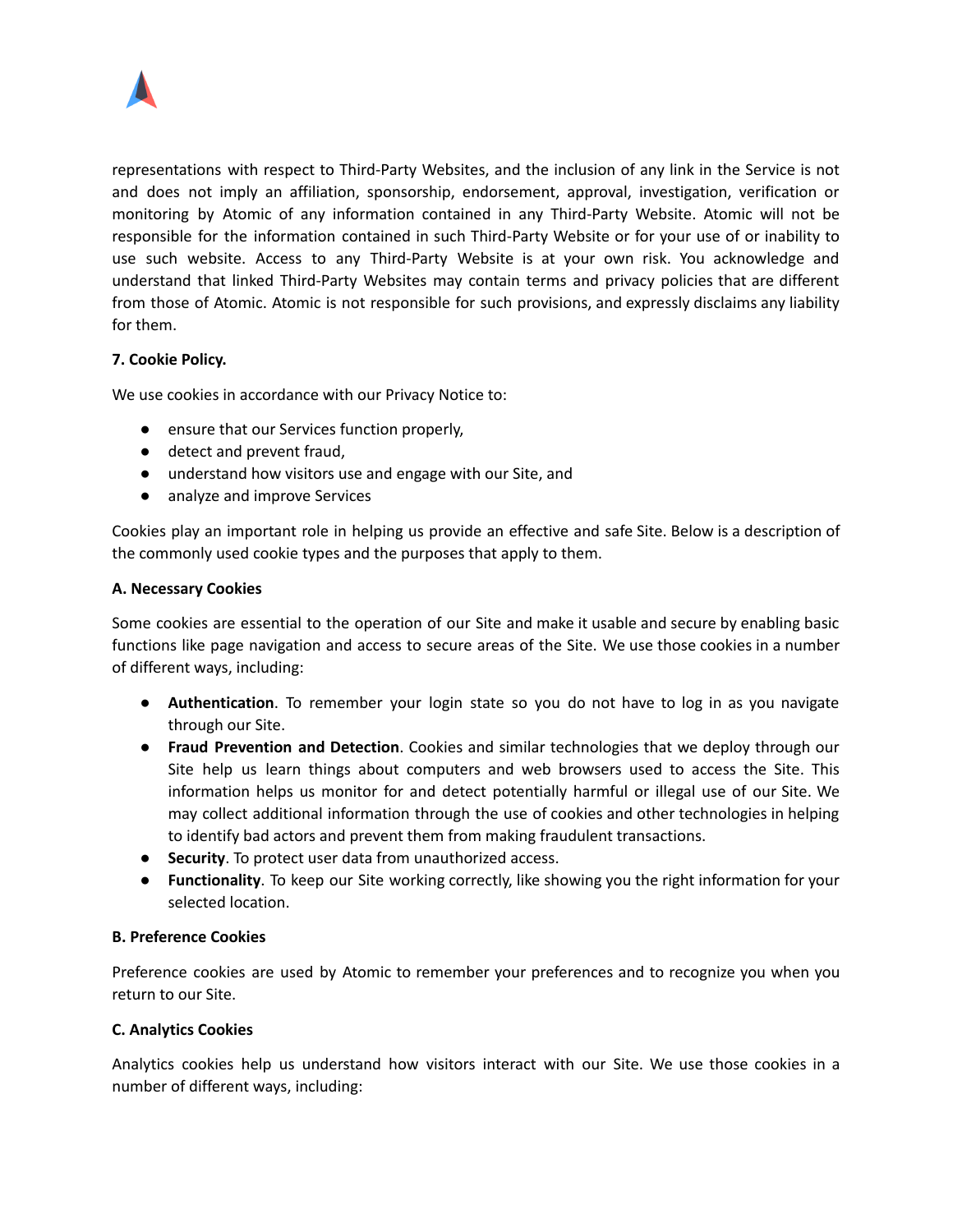

- **Site Features**. To remember how you prefer to use our Site so that you do not have to reconfigure your settings each time you visit the Site
- **To Analyze and Improve Our Site**. To make our Site work better for you. Cookies help us understand how people reach our Site. They give us insights into improvements or enhancements we need to make to our Site.
- **Pixel tags (also known as web beacons and clear GIFs)**. May be used in connection with some other Site to, among other things, track the actions of browsers of our Site (such as email recipients), measure the success of our marketing campaigns and compile statistics about usage of the Site and response rates.
- **Third-Party Analytics**. Through Google Analytics to collect and analyze information about the use of the Site and report on activities and trends. This service may also collect information regarding the use of other sites, apps and online resources. You can learn about Google's practices on the Google website. See further details below on how to manage these cookies.

### **D. Advertising Cookies**

We and our service providers will use cookies and similar technologies on Atomic to direct Atomic ads to you through targeted advertisements for our Services on other sites you visit and to measure your engagement with those ads.

### **Can I opt-out?**

You can opt out of cookies except for those necessary to operate our Site. Your web browser may allow you to manage your cookie preferences, including to delete and disable Atomic cookies. You can take a look at the help section of your web browser or follow the links below to understand your options. If you choose to disable cookies, some features of our Site or Services may not operate as intended.

- [Chrome](https://support.google.com/chrome/answer/95647?hl=en)
- [Explorer](https://support.microsoft.com/en-us/help/17442/windows-internet-explorer-delete-manage-cookies)
- [Safari](https://support.apple.com/guide/safari/manage-cookies-and-website-data-sfri11471/mac)
- [Firefox](https://support.mozilla.org/en-US/kb/cookies-information-websites-store-on-your-computer)
- [Opera](https://help.opera.com/en/latest/web-preferences/#cookies)

# **8. Not Financial Advice**

The materials and information accessible on or through the Site should be used solely for informational purposes. No Content published on the Site, outside of an Investment Advisory relationship, constitutes a recommendation that any particular investment, security, portfolio of securities, transaction or investment strategy is tailored to the investment needs of any specific person so it may not be suitable for you. You should not rely solely upon the research or opinions herein for purposes of transacting in securities or other investments. You should always conduct your own research and due diligence and obtain professional advice before making any investment decision with respect to materials on our Site, outside of recommendations we may make to you as an Investment Advisory client. You agree not to construe any Content or materials listed on the Site as tax, legal, insurance or investment advice or as an offer to sell, or as a solicitation of an offer to buy, any security or other financial instrument. Atomic will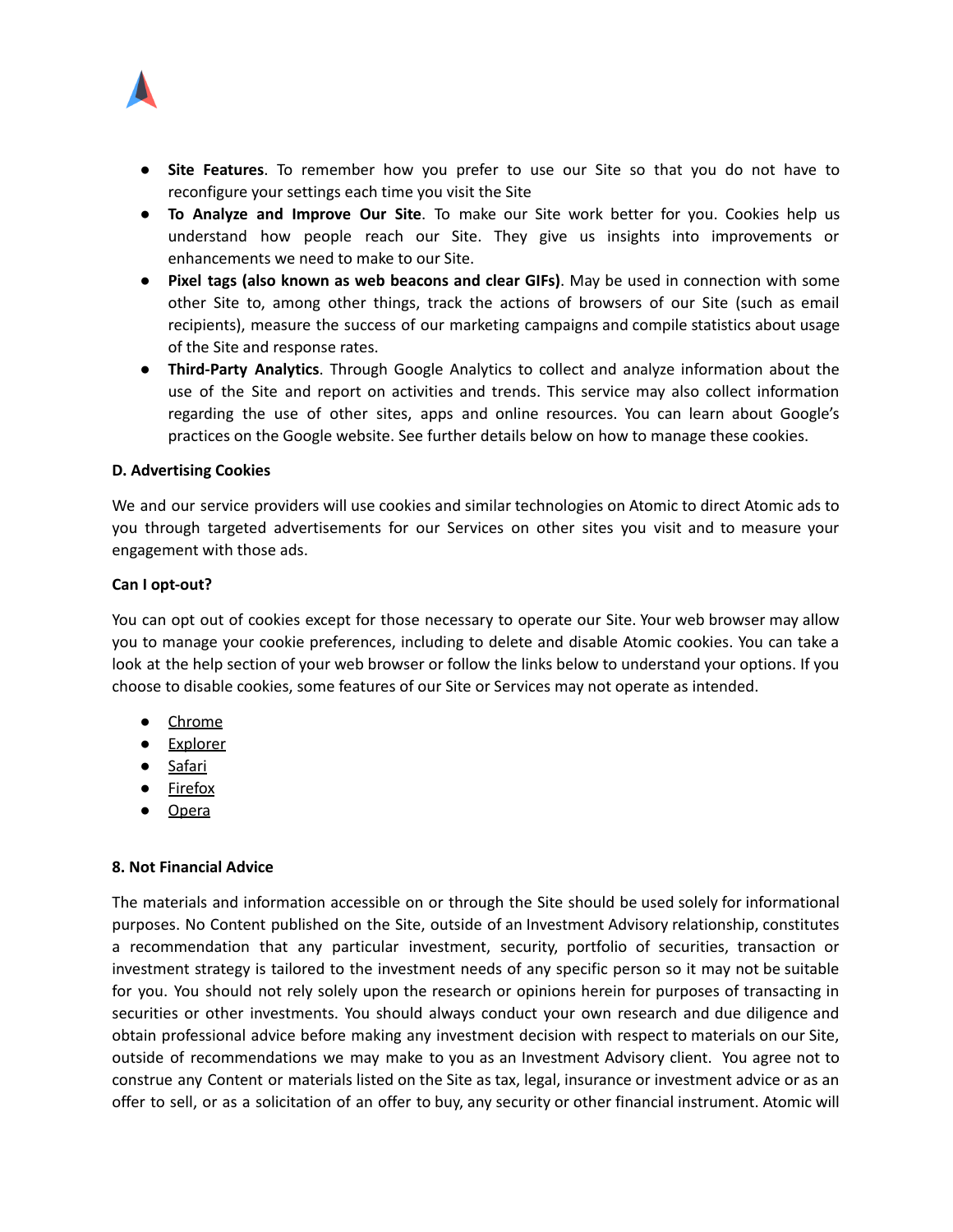

not be liable for any loss or damage caused by reliance on any information obtained through or from the Site or any Content. NO GUARANTEE CAN BE MADE IF YOU INVEST BASED ON THE INFORMATION PROVIDED ON OR THROUGH THE SITE.

# **9. Disclaimer of Warranties.**

YOUR USE OF THE SITE, AND ANY CONTENT CONTAINED THEREIN, IS ENTIRELY AT YOUR OWN RISK. THE SITE IS PROVIDED "AS IS," AND TO THE MAXIMUM EXTENT PERMITTED BY APPLICABLE LAW, ATOMIC, ITS AFFILIATES, LICENSORS, THIRD-PARTY CONTENT OR SERVICE PROVIDERS, DISTRIBUTORS, DEALERS AND SUPPLIERS (COLLECTIVELY "SUPPLIERS") DISCLAIM ALL GUARANTEES AND WARRANTIES, WHETHER EXPRESS, IMPLIED, OR STATUTORY REGARDING THE SITE AND RELATED CONTENT INCLUDING ANY WARRANTY OF FITNESS FOR A PARTICULAR PURPOSE, TITLE, MERCHANTABILITY AND NON-INFRINGEMENT. ATOMIC DOES NOT WARRANT OR GUARANTEE THE ACCURACY, RELIABILITY, COMPLETENESS, USEFULNESS, NON-INFRINGEMENT OF INTELLECTUAL PROPERTY RIGHTS, OR QUALITY OF ANY CONTENT ON THE SITE, REGARDLESS OF WHO ORIGINATES THAT CONTENT. ATOMIC DOES NOT WARRANT THAT THE SITE IS SECURE, FREE FROM BUGS, VIRUSES, INTERRUPTION, ERRORS, THEFT OR DESTRUCTION OR THAT THE SITE WILL MEET YOUR REQUIREMENTS. YOU EXPRESSLY UNDERSTAND AND AGREE THAT YOU BEAR ALL RISKS ASSOCIATED WITH USING OR RELYING ON THAT CONTENT. ATOMIC IS NOT LIABLE OR RESPONSIBLE IN ANY WAY FOR ANY CONTENT POSTED ON OR LINKED FROM THE SITE, INCLUDING, BUT NOT LIMITED TO, ANY ERRORS OR OMISSIONS IN CONTENT, OR FOR ANY LOSSES OR DAMAGE OF ANY KIND INCURRED AS A RESULT OF THE USE OF OR RELIANCE ON ANY CONTENT.

# **10. Limitation of Liability.**

THE ENTIRE CUMULATIVE LIABILITY OF ATOMIC AND ITS THIRD-PARTY PARTNERS FOR ALL MATTERS ARISING FROM OR RELATING TO YOUR USE OF THE SITE AND THESE TERMS IS LIMITED TO THE AMOUNT PAID BY YOU (IF ANY) TO ATOMIC FOR USE OF THE SITE OR THE CONTENT. TO THE MAXIMUM EXTENT PERMITTED BY APPLICABLE LAW, WE ARE NOT LIABLE FOR ANY INDIRECT, SPECIAL, INCIDENTAL, EXEMPLARY OR CONSEQUENTIAL DAMAGES OR FOR DAMAGES RELATING TO TELECOMMUNICATION FAILURES, LOSS, CORRUPTION, SECURITY OR THEFT OF DATA, VIRUSES, SPYWARE, OR THE LIKE, WHETHER BASED IN CONTRACT, TORT (INCLUDING NEGLIGENCE), PRODUCT LIABILITY OR OTHERWISE, EVEN IF ATOMIC OR ITS SUPPLIERS HAVE BEEN ADVISED OF THE POSSIBILITY OF SUCH DAMAGES AND EVEN IF A REMEDY SET FORTH HEREIN IS FOUND TO HAVE FAILED OF ITS ESSENTIAL PURPOSE. THE LIMITATIONS OF DAMAGES SET FORTH ABOVE ARE FUNDAMENTAL ELEMENTS OF THE BASIS OF THE BARGAIN BETWEEN ATOMIC AND YOU.

# **11. Termination and Amendment.**

We may terminate your use of or access to the Site immediately and without notice if you fail to comply with any term or condition of the Terms. Upon such termination, you must immediately cease accessing or using the Site and agree not to re-register or otherwise make use of the Site. Furthermore, you acknowledge that Atomic reserves the right to take action — technical, legal or otherwise — to block, nullify or deny your ability to access the Site. You understand that Atomic may exercise this right in its sole discretion.